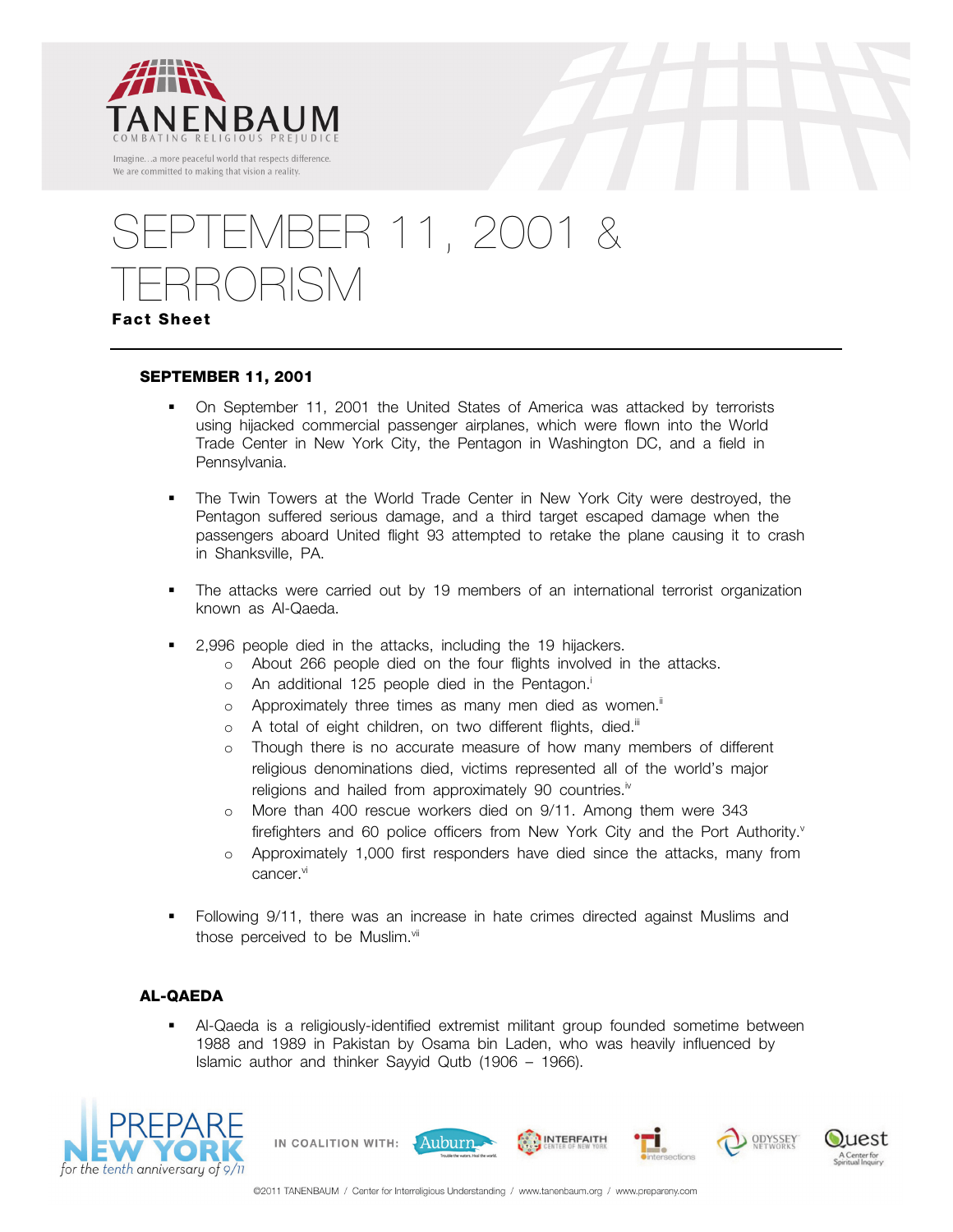- According to the Anti-Defamation League (ADL), the stated ideology and goals of Al-Qaeda include:
	- o Creating a single "Islamic state" that would bring together all Muslims around the world under a single government and would follow a single interpretation of Sharia as state law.
	- o Removing the leadership of Muslim majority countries that Al-Qaeda perceives to be permitting corrupted or "apostate" forms of Islam as well as profane Western influences (e.g. all Western, but especially American, occupation and cultural influence.)
	- o Removing American military, as well as all Western economic and cultural influences, from the Middle East and from historically Muslim countries.<sup>viii</sup>
- Al-Qaeda has no fixed home base. Rather, it maintains cells in countries around the world.
- Since 1998, Al-Qaeda has been responsible for attacks in several countries including the U.S., U.K., Spain, Turkey and Yemen, as well as U.S. embassies in Kenya and Tanzania.<sup>ix</sup>
- Al-Qaeda tactics include the use of bombings and suicide attacks.
- Several fatwas have been released regarding the issue of terrorism and the September  $11<sup>th</sup>$  attacks; these statements have come from authorities based in North America, India, Jordan, Saudi Arabia, Britain, Indonesia, New Zealand, Tunisia, Egypt, Spain, Pakistan, Syria, Turkey, Bangladesh, Malaysia, Afghanistan and Russia.<sup>x</sup> Fatwas are religious opinions concerning Islamic law traditionally given by a scholar of Islam. Fatwas from various scholars can offer differing interpretations about the same issue or question. Muslims are not obligated to follow any particular leader or fatwa, and independently choose which fatwa to follow or whether they accept a particular fatwa or the decisions of a particular scholar as binding.<sup>xi</sup>
- The following is an excerpt from a fatwa that Osama bin Laden, an engineer by training, purported to issue in 1998, in which he authorized the killing of American civilians and their allies:

"In compliance with God's order, we issue the following fatwa to all Muslims: The ruling to kill the Americans and their allies—civilians and military—is an individual duty for every Muslim who can do it in any country in which it is possible to do it, in order to liberate the al-Aqsa mosque and the holy mosque [in Mecca] from their grip, and in order for their armies to move out of all the lands of Islam, defeated and unable to threaten any Muslim."

- A number of 9/11 victims were Muslim. Some members of Al-Qaeda relied on Sayyid Qutb's concept that many Muslims should be viewed as apostates (those who have forsaken their religion) as a justification for the killing of other Muslims. This view is a subject of debate among Muslims and also within Al-Qaeda. The idea also fuels controversy over fighting the "near enemy" ("apostate" Muslim governments) as opposed to the "far enemy" (the West, especially supporters of "apostate" governments).<sup>xii</sup>
- Although Al-Qaeda leaders say that they work in the name of Islam, they do not represent the beliefs and practices of mainstream – and the vast majority of –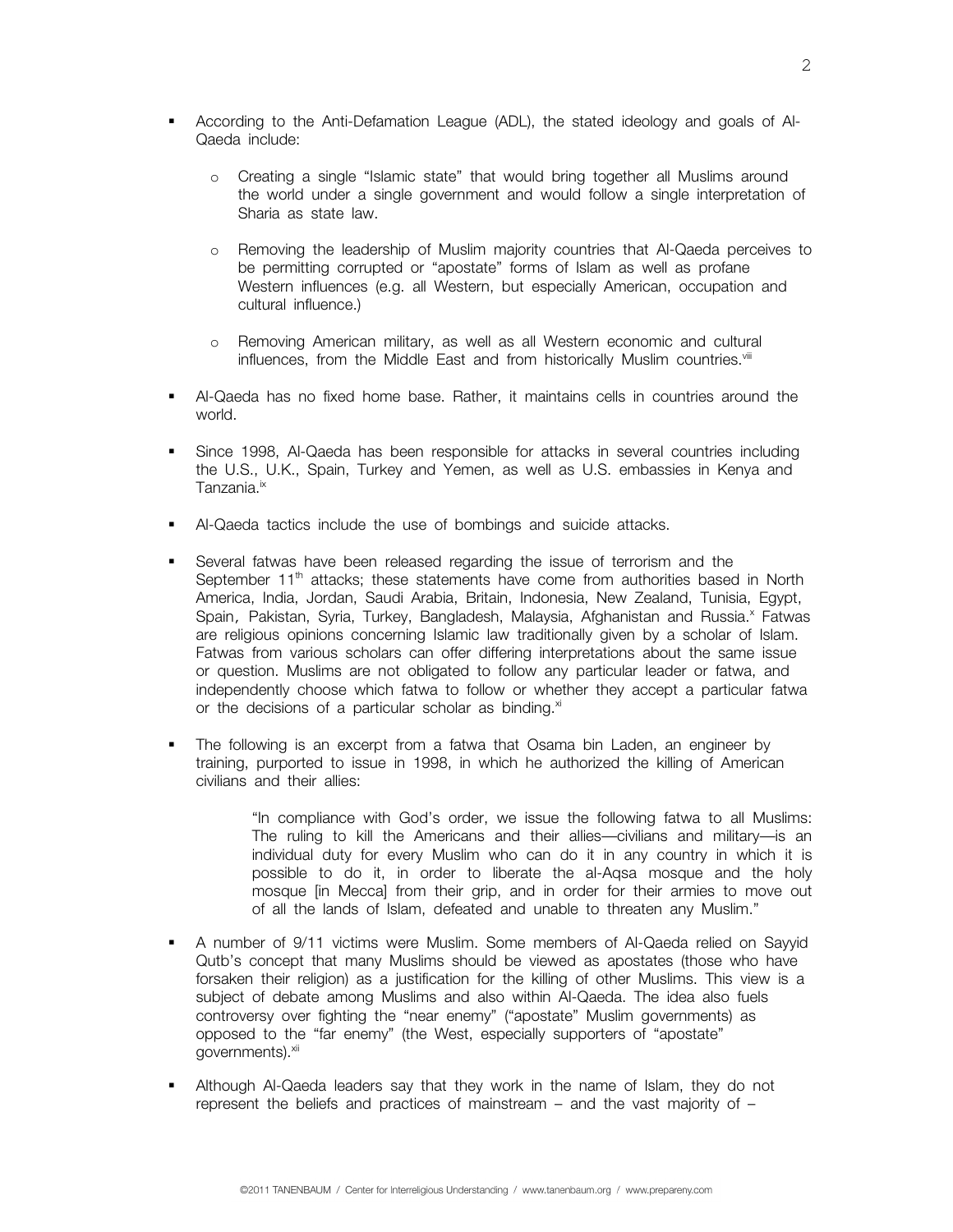Muslims. Note, for example, the fatwa issued on September 27, 2001 by six senior Middle Eastern Muslim clerics who called the 9/11 attacks un-Islamic and gave permission to Muslims in the U.S. armed forces to fight in the war in Afghanistan. The ruling was requested by the U.S. military's top Muslim chaplain. The fatwa was signed by:

- o Sheikh Yusuf al-Qaradawi, Grand Islamic Scholar and Chairman of the Sunna and Sira Council, Qatar
- o Judge Tariq al-Bishri, First Deputy President of the Council d'etat, Ret., Egypt
- o Dr. Muhammad S. al-Awa, Professor of Comparative Law and Shari'a, Egypt
- o Dr. Haytham al-Khayyat, Islamic Scholar, Syria
- o Mr. Fahmi Houaydi, Islamic Author and Columnist, Egypt
- o Sheikh Taha Jabir al-Alwani, Chairman of the North America Fiqh Council, Sterling, Va.
- Parts of the fatwa read:

If the terrorist acts that took place in the U.S. were considered by the Islamic Law (Shar'iah) or the rules of Islamic jurisprudence (Figh), the ruling for the crime of "Hirabah" (waging war against society) would be applied to their doers. God (Glory be to He) said: "The recompense of those who wage war against God and His Messenger and do mischief on earth is only that they shall be killed..." 5: 33-34.

Therefore, we find it necessary to apprehend the true perpetrators of these crimes, as well as those who aid and abet them through incitement, financing or other support. They must be brought to justice in an impartial court of law and punish them appropriately, so that it could act as deterrent to them and to others like them who easily slay the lives of innocents, destroy properties and terrorize people. Hence, it's a duty on Muslims to participate in this effort with all possible means, in accordance with God's (Most High) saying: "And help one another in virtue and righteousness, but do not help one another in sin and transgression." 5:2.

In this case [where a Muslim is a citizen of a state and a member of a regular army], he has no choice but to follow orders, otherwise his allegiance and loyalty to his country could be in doubt. This would subject him to much harm since he would not enjoy the privileges of citizenship without performing its obligations.

The Muslim (soldier) must perform his duty in this fight despite the feeling of uneasiness of "fighting without discriminating." His intention (niyya) must be to fight for enjoining of the truth and defeating falsehood. It's to prevent aggression on the innocents, or to apprehend the perpetrators and bring them to justice…Moreover, even if fighting causes him discomfort spiritually or psychologically, this personal hardship must be endured for the greater public good, as the jurisprudence (fighi) rule states. Xiii

- Muslim groups and leaders across the globe have denounced Al-Qaeda and its actions as un-Islamic. These include religious leaders, politicians, academicians, journalists and public figures.
- Osama bin Laden was the leader of Al-Qaeda until his death in 2011.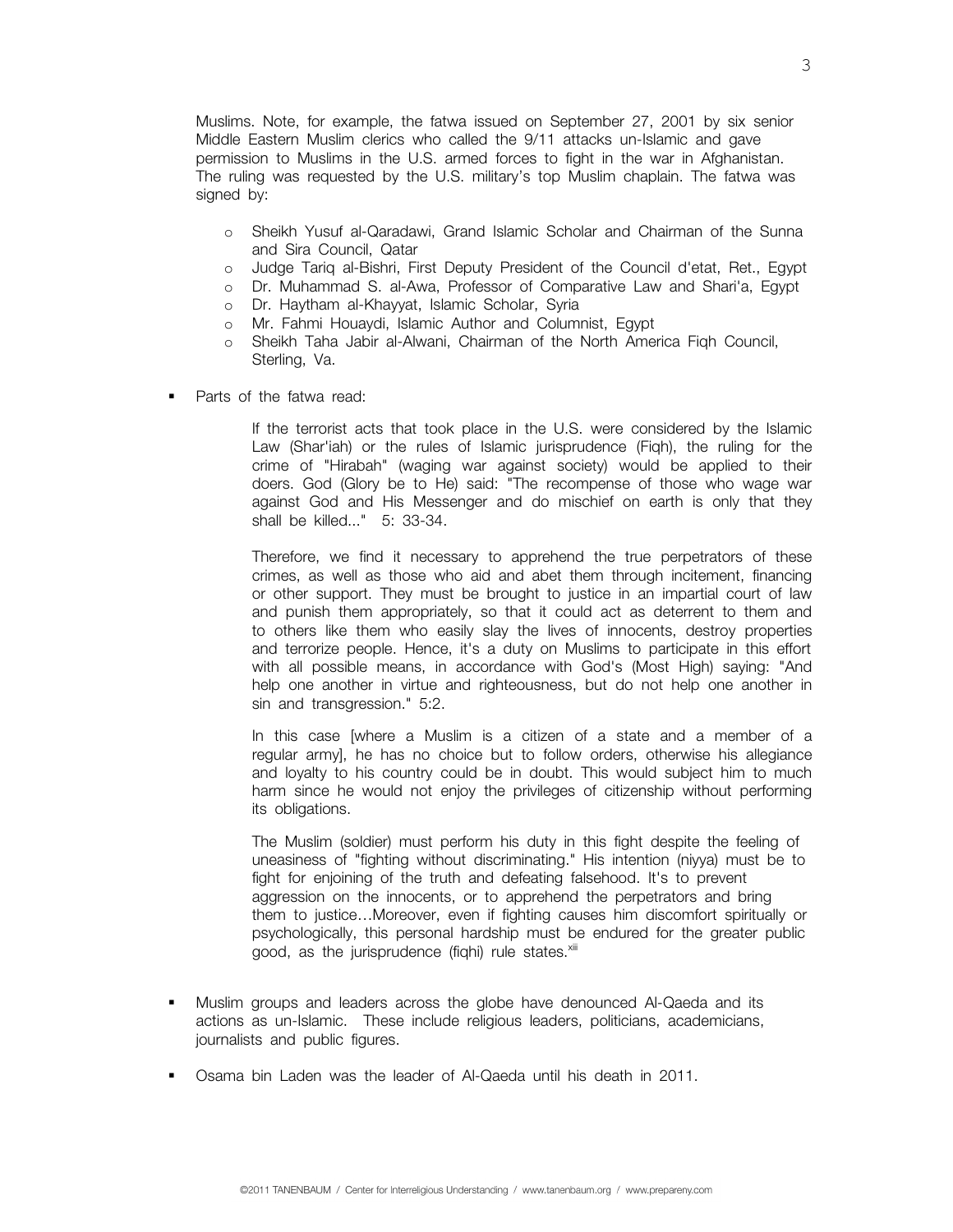#### DEATH OF OSAMA BIN LADEN

- On Sunday evening, May 1, 2011, President Obama reported that Osama bin Laden had been killed earlier that day in a "targeted operation" carried out by Navy Seals and CIA operatives.<sup>xiv</sup>
- Bin Laden had been hiding at a compound in Abbottabad, Pakistan. Officials report that they first suspected that bin Laden might be in this compound in August 2010.
- Built in 2005, the compound had high concrete walls and did not have telephone or internet service. Residents burned their garbage for extra security.<sup>xv</sup>
- According to President Obama, great care was taken to avoid civilian casualties. Besides Bin Laden, others killed in the operation were Bin Laden's courier, his courier's wife, his courier's brother and one of Bin Laden's sons. No children or Americans were harmed.<sup>xiv</sup>
- Initial accounts of the siege stated that Bin Laden held a weapon and shot at U.S. troops. Later reports were revised to state that Bin Laden was unarmed, but that he appeared to show some resistance before being killed.
- The U.S. also retracted an early report that one of Bin Laden's wives was killed when he used her as a "human shield." The wife who was with him did not die during the siege, although she was shot in the calf. The U.S. does report that a different woman died. There is no substantial evidence to suggest that any of the female victims were used as "human shields." xvi
- Operatives found Bin Laden's handwritten journals and computer files, both of which contained information regarding plans for a large-scale attack against the United States to correspond with the  $10<sup>th</sup>$  anniversary of  $9/11.^{x\vee i}$
- In his announcement, President Obama made clear that the U.S. is not at war against Islam, stating that "Bin Laden was not a Muslim leader; he was a mass murderer of Muslims." Several Muslim groups have released statements echoing this sentiment.<sup>xviii</sup> This sentiment is aligned with the statements made by President George W. Bush just following 9/11.<sup>xix</sup>
- The U.S. announced that U.S. troops had buried Bin Laden at sea in accordance with Muslim law. Muslim tradition requires burial within 24 hours of death. Several other Muslim burial customs were followed, including washing the body prior to burial, wrapping the body in a plain white shroud, and reciting the traditional Muslim funeral prayer, Janazeh, in Arabic. These proceedings differ from those traditionally observed at the funeral of a martyr. $\frac{x}{x}$
- Many scholars and religious figures have said that in Islam, burial at sea is only allowed in extraordinary circumstances, such as when a body is on a ship and cannot be buried on land, and that Bin Laden's death did not constitute such a case.<sup>xxi</sup>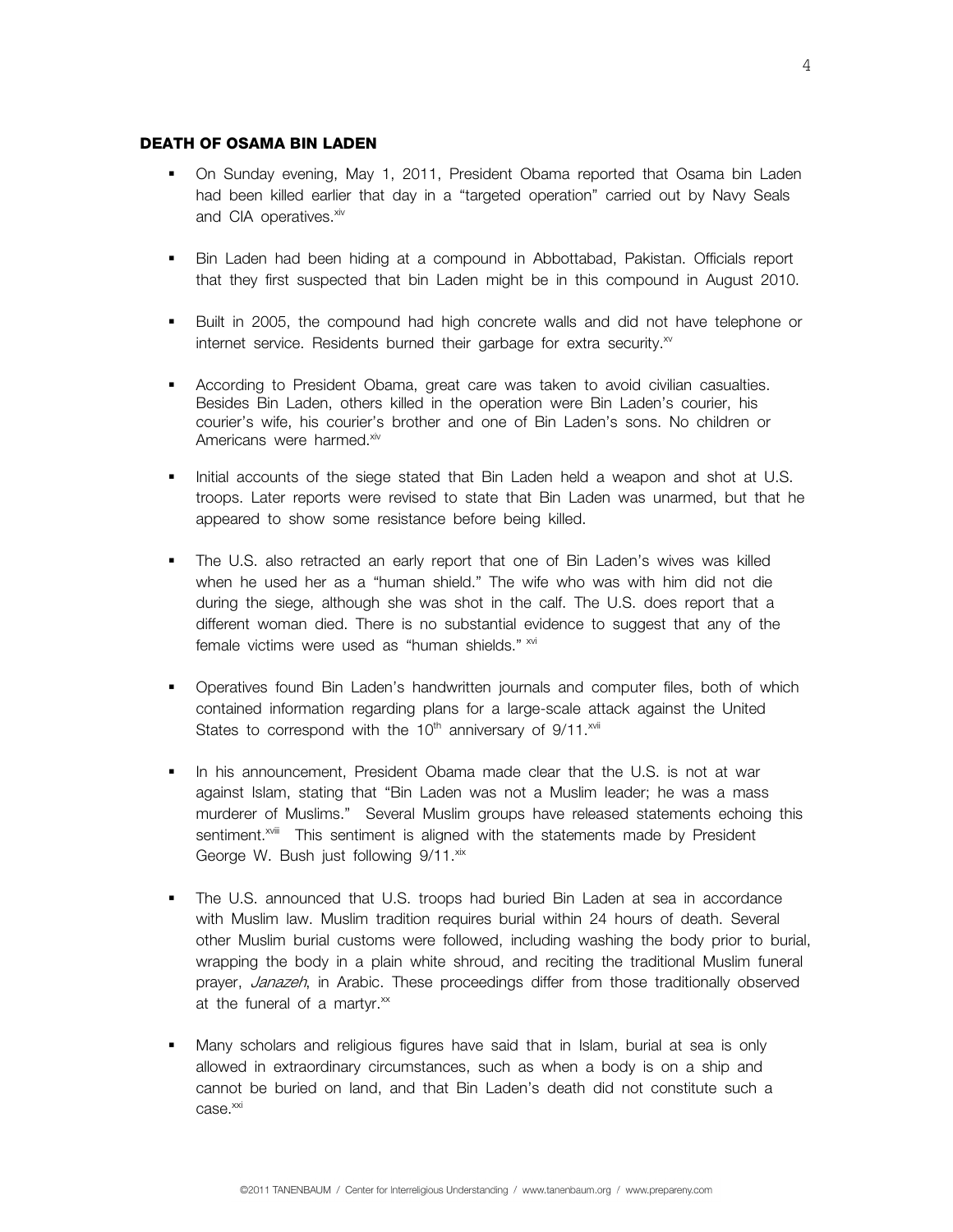- A U.S. official stated that "Finding a country willing to accept the remains of the world's most wanted terrorist would have been difficult." Additionally, it has been speculated that the burial at sea would prevent the possibility of followers creating a shrine to Bin Laden at the site of his grave. <sup>xxi</sup>
- **President Obama did not release photographs of Bin Laden's body.**
- **In the hours following the announcement of Bin Laden's death, celebratory gatherings** took place in New York City (Times Square and Ground Zero), Washington, DC (the White House) and other locations across the country.<sup>xiv</sup>
- A statement by Al-Qaeda publicly acknowledging Bin Laden's death was issued on May 3, 2011 and published online on May 6, 2011. The statement affirmed the continuity of Al-Qaeda and included new threats against the United States.<sup>xxii</sup>
- On June 16, 2011, Al-Qaeda announced its new leader, Ayman al-Zawahiri of Egypt. Al-Zawahiri was the operational commander of Al-Qaeda for several years and became increasingly visible following the September 11<sup>th</sup> attacks.<sup>xxiii</sup>

#### MAINSTREAM ISLAM'S POSITION ON TERRORISM

Islam views terrorism and suicide bombings as actions that are totally prohibited. Both the Qur'an (Muslim scripture) and *hadith* (prophetic sayings) place supremacy on the sanctity of life and the importance of security and peace. In fact, taking an innocent life is considered one of the most condemnable acts in Islam. Terrorism is a modern day aberration that was adopted in the  $20<sup>th</sup>$ century. In addition to being a tactic practiced by various extremist Islamic groups, it is also used by non-Muslim organizations, such as the Tamil Tigers and the IRA. Such actions are alien to Islam's 1400 years of history, teachings, and tradition.

Terrorism – which is defined as the use of violence and threats to intimidate, coerce, or terrify people, especially for political purposes – directly contradicts Islamic rules of conduct during war, which explicitly prohibit targeting civilians. These principles are based on the teachings of the Prophet Muhammad and his early successors, who forbade harming civilians during wartime, specifically women, children, clergy, and the elderly. These teachings also prohibit damaging churches, cutting down trees, poisoning wells, and slaughtering civilians' livestock. In a modern context, this means avoiding the destruction of any infrastructure that affects the lives of civilians, such as food sources, water, hospitals, roads, and bridges.

Suicide is also prohibited in Islam based on the belief that no one has the right to take away a life given by God, except God. To engage in a suicide bombing where one takes one's own life, as well as the lives of innocent people, is thus one of the acts that is most condemned in Islam.

Islam's laws of warfare are comparable to "Just War" beliefs from other traditions in that they stipulate that war should only be fought between combatants, not with civilians, and should be fought in self-defense or against oppressive forces, but not as an act of aggression.

Terrorists who maintain that their actions are based on Islam are misappropriating the religion, just as many extremists and extremist groups from a variety of backgrounds misappropriate their religions to justify their actions.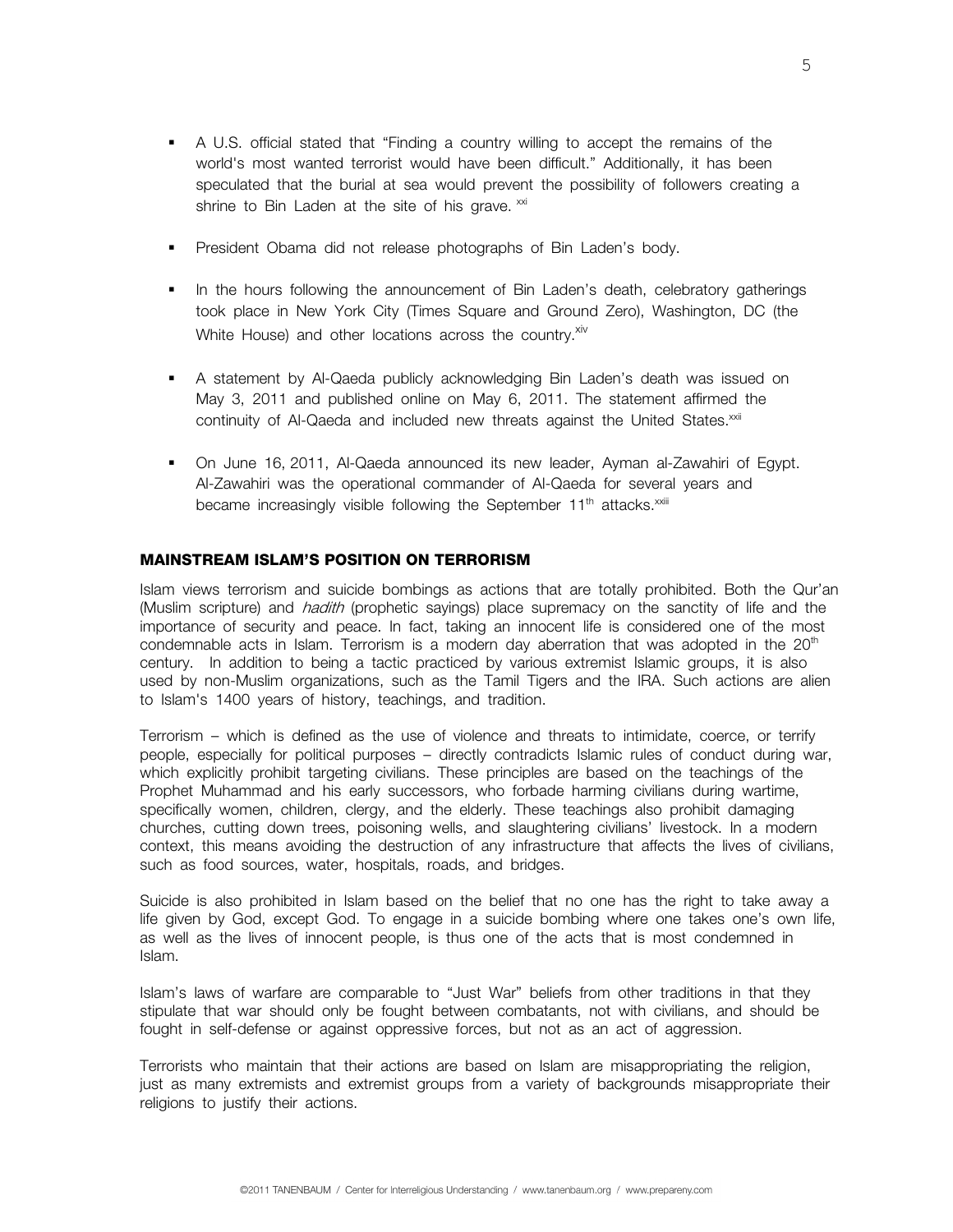Dozens of scholars of Islam issued a statement condemning the violent attacks of September 11th. "We are grief-stricken at these horrifying events," they wrote; "the murder of innocents can never be justified and must not be tolerated." The co-signers of the statement are the steering committee and members of the Section for the Study of Islam at the American Academy of Religion. They represent many scholarly societies in the United States and Canada.<sup>xxiv</sup>

Among those who have spoken out is Dr. Ingrid Mattson, professor of Islamic studies and Muslim-Christian relations at Hartford Seminary in Hartford, and president of the Islamic Society of North America, who stated in October, 2001:

"Islamic law is very clear: terrorism is not permitted. Even in a legitimate war — even if Osama bin Laden were a legitimate head of state, which he's not — you're not permitted to indiscriminately kill civilians, just to create terror in the general population."<sup>xxv</sup>

Shaikh Hamza Yusuf, scholar, author, religious leader, and renowned media figure, and founder of Zaytuna College, agreed:

"These are mass murderers, pure and simple…there's no Muslim who understands his religion at all who would condone this [suicide bombing]…Suicide bombers have cited a Koranic verse that says, 'Think not of those who are slain in Allah's way as dead. Nay, they live, finding their sustenance in the presence of their Lord.' That is meant for people who are legitimately defending the lands of Islam or fighting under legitimate state authority against a tyrannical leader. There is no vigilantism in Islam. Muslims believe in the authority of government."<sup>xxvi</sup>

#### WORLDWIDE TERRORISM STATISTICS

The National Counterterrorism Center (NCTC), part of the U.S. Department of State, releases the annual Country Reports on Terrorism. In 2005, NCTC adopted the definition of "terrorism" that appears in the 22 USC § 2656f(d)(2), i.e., "premeditated, politically motivated violence perpetrated against noncombatant targets by subnational groups or clandestine agents."

The 2010 NCTC report was released on August 18, 2011, with an information cut-off date of March 23, 2011. The report pulls its statistics from open source information. Thus, specific details about victims are limited because open source information frequently fails to include such data. According to this report:

- The number of terrorist attacks worldwide in 2010 was 11,604, an increase of about 6 percent from 2009. Approximately 40.5 percent of these attacks resulted in at least one death.
- The total number of terrorism victims worldwide in 2010 was 49,901.
- Of these victims, a total of 13,186 people were killed.
	- o 30,665 were injured and 6,050 were kidnapped.
- Among all who have been harmed by terrorism, the group with the most terrorism victims worldwide is the Muslim community. According to the NCTC report, most terrorist attacks in 2010 occurred in "predominantly Muslim countries."
	- o Iraq had the largest overall number of terrorism victims with 12,087, of whom 2,704 died.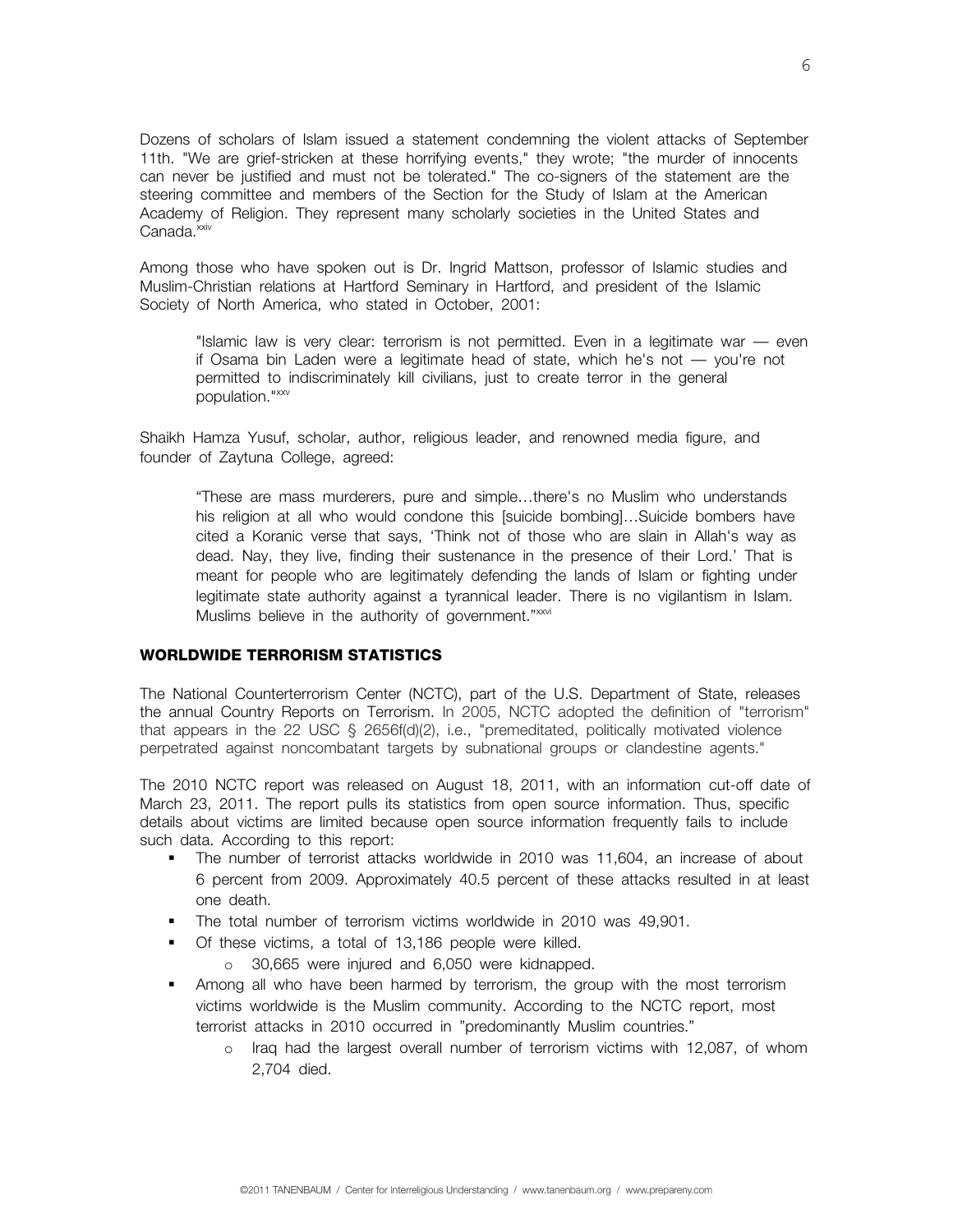- o Afghanistan had the second largest number of terrorism victims at 7,039; 2,475 died.
- o Pakistan had 5,555 victims; 1,680 died.
- According to the NCTC report, extremists within the Sunni Muslim community committed almost 60 percent of all worldwide terrorist attacks, causing about 70 percent of terrorism-related deaths. This marks an increase from 2009, when that figure was about 62 percent.
- Christian extremist attacks fell from 1,052 in 2009 to 321 in 2010, marking a decrease of about 64 percent.
- More than half of those killed by terrorist attacks worldwide in 2010 were civilians. More than 600 of these victims were children, representing about 4.5 percent of total terrorism-related deaths.
- More than 2,000 victims were police or other paramilitary or private security officers. This marks an increase of nearly 2 percent from 2009 to 2010.<sup>xxvii</sup>

e<br>S

<http://www.jstor.org/stable/604423>.

i <sup>i</sup> Tom Templeton and Tom Lumley, "9/11 in Numbers," The Guardian UK, August 18, 2002 <http://www.guardian.co.uk/world/2002/aug/18/usa.terrorism>.

ii "9/11 by the Numbers," New York Magazine, 2002

<sup>&</sup>lt;http://nymag.com/news/articles/wtc/1year/numbers.htm>.

iii Diana Lynne, "Littlest Victims Often Overlooked," World Net Daily December 21, 2001

<sup>&</sup>lt;http://www.wnd.com/news/article.asp?ARTICLE\_ID=25771>.

iv Jael Goldstein. Phone Interview with Official from Tribute WTC Visitor Center, May 26, 2011 v Henry Goldman, "New York, U.S. Commemorate Sept. 11 Anniversary With Ceremonies, Prostests," Bloomberg\_September 12, 2010 <http://www.bloomberg.com/news/2010-09-11/new-york-u-scommemorate-sept-11-anniversary-with-ceremonies-protests.html>.

 $\rm v^i$  Michael McAuliff, "As death toll of 9/11 responders nears 1,000, pols want autopsy standards to pinpoint causes," NY Daily News, November 11, 2010 <http://articles.nydailynews.com/2010-11-11/local/27080879\_1\_death-toll-autopsy-responders>.

vii "How 9/11 Changed America: In Statistics," **BBC** September 1, 2006

<sup>&</sup>lt;http://news.bbc.co.uk/2/hi/in\_depth/629/629/5305868.stm>.

viii "Terrorism: Al Qaeda," Anti-Defamation League 2012

<sup>&</sup>lt;http://www.adl.org/terrorism/profiles/al\_qaeda.asp>.

<sup>&</sup>lt;sup>ix</sup> Jayshree Bajoria, "Backgrounder: al-Qaeda (a.k.a. al-Qaida, al-Qa'ida)," Council on Foreign Relations August 29, 2011 <http://www.cfr.org/terrorist-organizations/al-qaeda-k-al-qaida-al-qaida/p9126#p9>.

x Sheila Musaji, "Muslim Voices – Part I – Fatwas & Statements by Muslim Scholars & Organizations," The American Muslim January 28, 2011

<sup>≤</sup>http://theamericanmuslim.org/tam.php/features/articles/muslim\_voices\_against\_extremism\_and\_terrorism\_par t i fatwas>.

xi George Makdisi, "Scholasticism and Humanism in Classical Islam and the Christian West," Journal of the American Oriental Society 109.2 (1989): 175-182. Web. 28 June 2011.

xii Kimberly and Fred Kagan, "How Not to Defeat al Qaeda," Institute for the Study of War, October 5, 2009, 15: 3 <http://www.understandingwar.org/otherwork/how-not-defeat-al-qaeda>.

xiii Yusuf al-Qaradawi et al. "In The Name of God, The Compassionate, The Merciful: Legal Fatwa," Translation. September 27, 2001http://www.unc.edu/~kurzman/Qaradawi\_et\_al.htm.

xiv Peter Baker, Helene Cooper and Mark Mazzetti, "Bin Laden is Dead, Obama Says," The New York Times May 1, 2011 <http://www.nytimes.com/2011/05/02/world/asia/osama-bin-laden-is-killed.html>.

xv "How the US tracked couriers to elaborate bin Laden compound," MSNBC.com May 3, 2011 <http://www.msnbc.msn.com/id/42853221/ns/world\_news-south\_and\_central\_asia/>.

xvi Haroon Siddique, "Osama bin Laden: US changes account of al-Qaida leader's death," The Guardian UK May 3, 2001 <http://www.guardian.co.uk/world/2011/may/03/osama-bin-laden-us-changesstory>.

xvii "U.S. investigators poring over materials from bin Laden's compound," WQOW.com <http://www.wqow.com/Global/story.asp?S=14678239>.